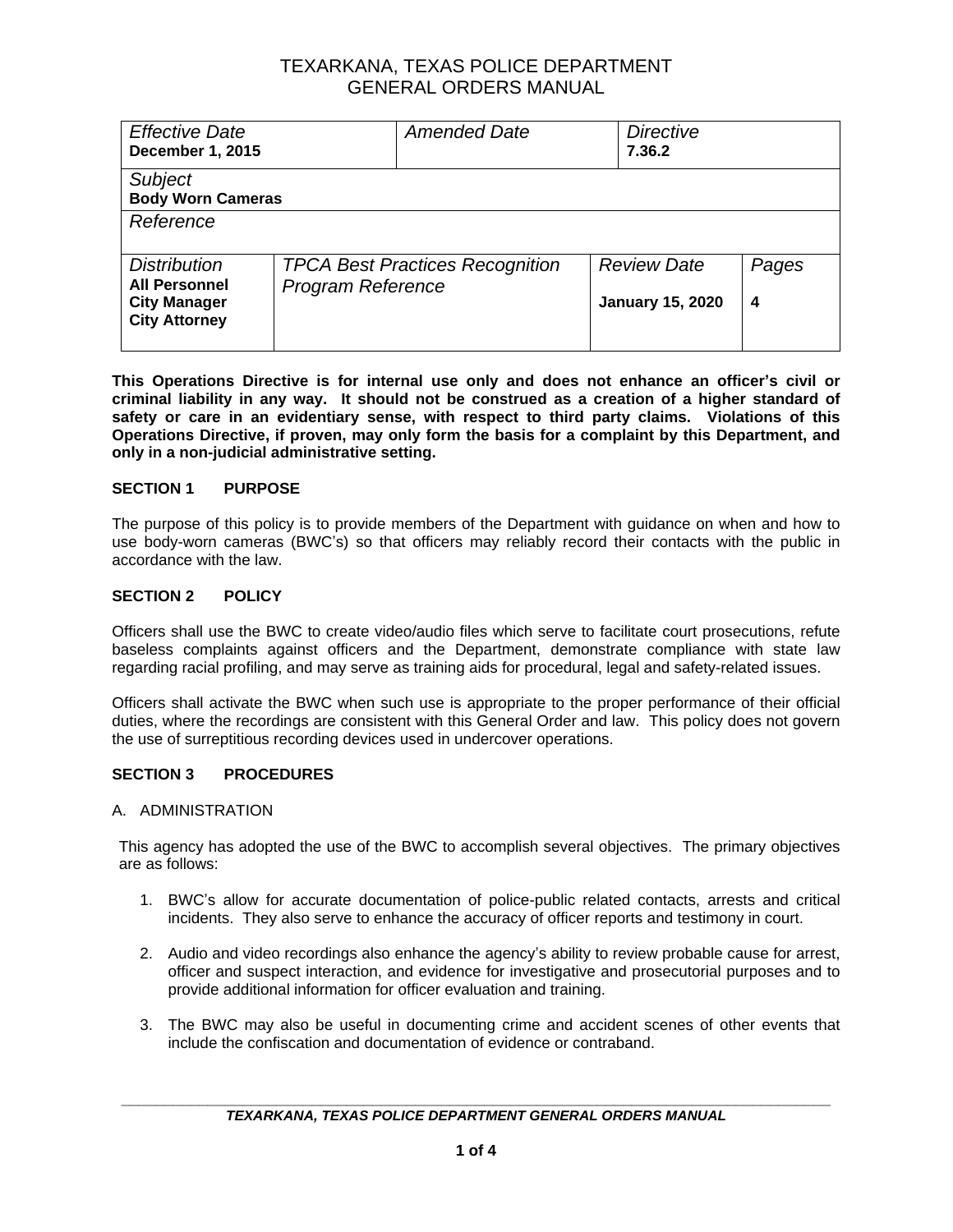| Directive | Subject                  |
|-----------|--------------------------|
| 7.36.2    | <b>Body Worn Cameras</b> |

#### B. WHEN AND HOW TO USE THE BWC

- 1. Officers shall activate the BWC to record all dispatched calls, enforcement related citizen contacts, or any citizen contact where the citizen is antagonistic toward the officer. Public relations contacts and casual conversations need not be recorded.
- 2. Whenever possible, officers should inform individuals that they are being recorded. In locations where individuals have a reasonable expectation of privacy, such as a residence, they may decline to be recorded unless the recording is being made pursuant to an arrest or search of the residence or the individuals. The BWC shall remain activated until the event is completed in order to ensure the integrity of the recording unless the contact moves into an area restricted by this General Order (see items D. 1-4).
- 3. If an officer fails to activate the BWC, fails to record the entire contact, or interrupts the recording, the officer shall document why a recording was not made, was interrupted, or was terminated.
- 4. Civilians shall not be allowed to review the recordings at the scene.

#### C. PROCEDURES FOR BWC USAGE

- 1. BWC equipment is issued primarily to uniformed personnel as authorized by this agency. Officers who are assigned BWC equipment must use the equipment unless otherwise authorized by supervisory personnel.
- 2. Police personnel shall use only the BWC's issued by the Department. The BWC equipment and all data, images, video and metadata captured, recorded or otherwise produced by the equipment is the sole property of the department.
- 3. Police personnel who are assigned BWCs must complete an agency approved and/or provided training program to ensure proper use and operations. Additional training may be required at periodic intervals to ensure the continued effective use and operation of the equipment, proper calibration and performance, and to incorporate changes, updates, or other revisions in the General Order or equipment.
- 4. BWC equipment is the responsibility of individual officers and will be used with reasonable care to ensure proper functioning. Equipment malfunctions shall be brought to the attention of the officer's supervisor as soon as possible so that a replacement unit may be procured. Any problems will be noted on the Daily Vehicle Inspection Report.
- 5. Officers shall inspect and test the BWC prior to each shift in order to verify proper functioning and shall notify their supervisor of any problems.
- 6. Officers shall not edit, alter, erase, duplicate, copy, share, or otherwise distribute in any manner BWC recordings without prior written authorization and approval from the Chief of Police or their designee.
- 7. Officers are encouraged to inform their supervisor of any recordings that may be of value for training purposes.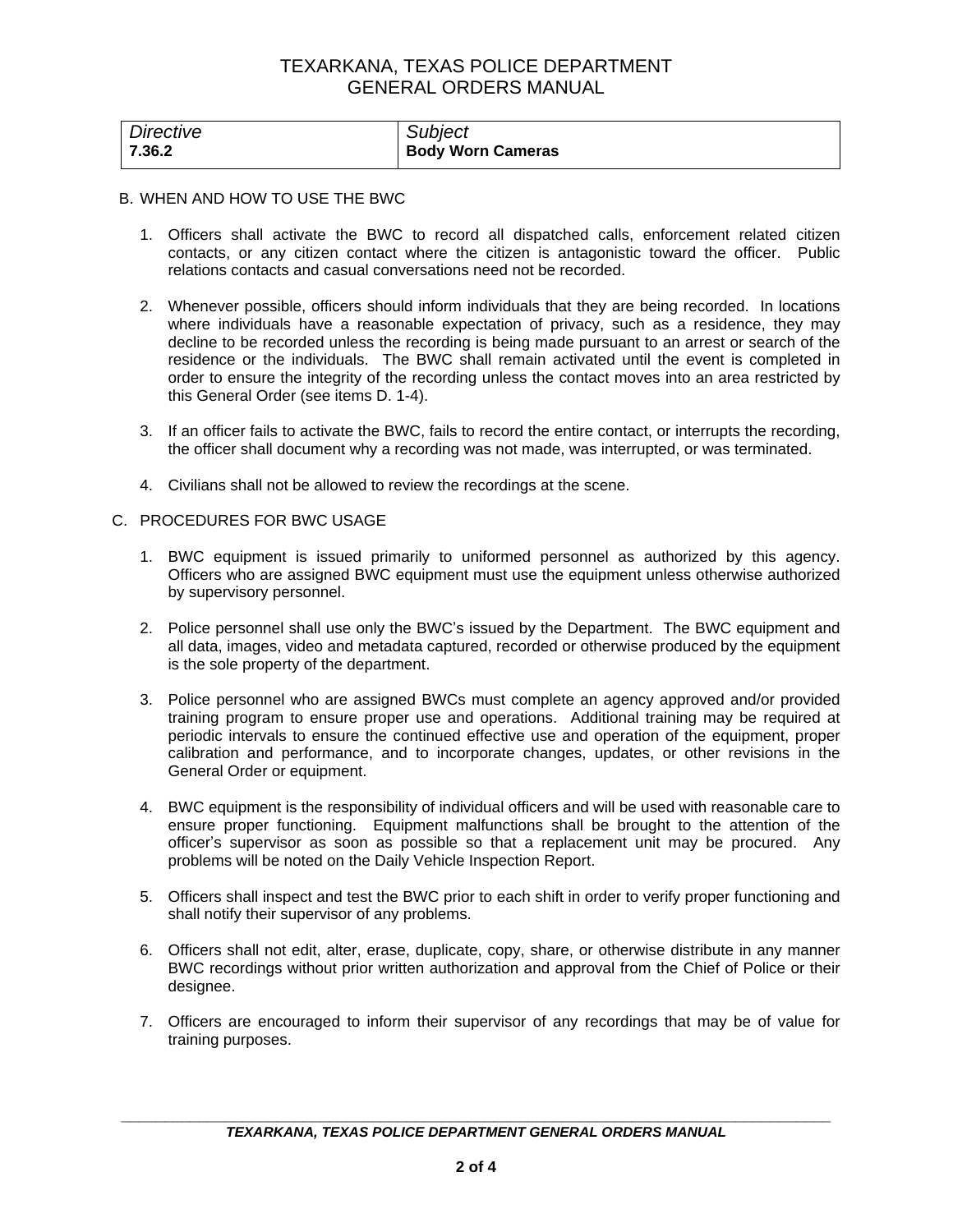| Directive | Subject                  |
|-----------|--------------------------|
| 7.36.2    | <b>Body Worn Cameras</b> |

- 8. If an officer is suspected of wrongdoing or involved in an officer involved shooting or other serious use of force, the department reserves the right to limit or restrict an officer from viewing the video file.
- 9. Requests for deletion of portions of the recordings (e.g., in the event of a personal recording) must be submitted in writing and approved by the Chief of Police or their designee in accordance with state record retention laws. All requests and final decisions shall be kept on file.
- 10. Officers shall note in incident, arrest, and related reports when recordings were made during the incident in question. However, BWC recordings are not a replacement for written reports.

### D. RESTRICTIONS ON USING THE BWC

BWC's shall be used only in conjunction with official law enforcement duties. The BWC shall not generally be used to record:

- 1. Communications with other police personnel without the permission of the Chief of Police;
- 2. Encounters with undercover officers or confidential informants;
- 3. When on break or otherwise engaged in personal activities; or
- 4. In any location where individuals have a reasonable expectation of privacy, such as a restroom or locker room.
- E. STORAGE
	- 1. All files shall be securely downloaded periodically and no later than the end of each shift. Each file shall contain information related to the date, BWC identifier, and assigned officer.
	- 2. All images and sounds recorded by the BWC are the exclusive property of this department. Accessing, copying, or releasing files for non-law enforcement purposes is strictly prohibited.
	- 3. All access to BWC data (images, sounds, metadata) must be specifically authorized by the Chief of Police or their designee, and all access is to be audited to ensure that only authorized users are accessing the data for legitimate and authorized purposes.
	- 4. Files should be securely stored in accordance with state records retention laws and no longer than useful for purposes of training, or for use in an investigation or prosecution. In capital punishment prosecutions, recordings shall be kept until the offender is no longer under control of a criminal justice agency.
	- 5. Electronic copies of video files may be created on a portable data storage device (such as a DVD) by officers only for evidentiary purposes. It should be placed into Property as evidence, and a copy of the Chain of Custody Report should be attached to the Property Record.

### F. SYSTEM ADMINISTRATION

1. The Chief of Police shall designate a System Administrator, who will: